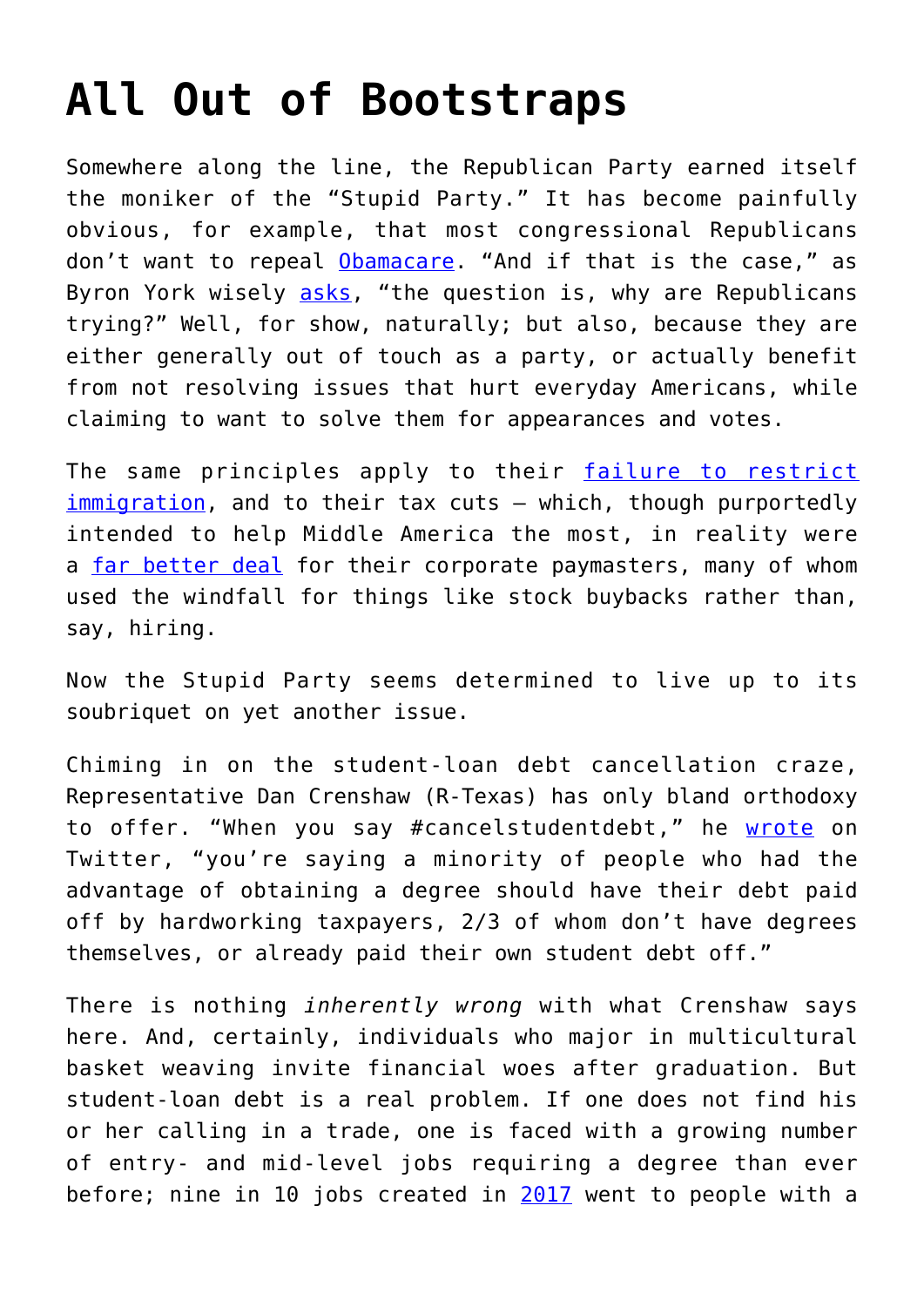college degree.

In all, [44.7 million](https://www.forbes.com/sites/zackfriedman/2019/02/25/student-loan-debt-statistics-2019/#45f6d950133f) Americans shoulder student loan debt, according to a 2018 report by the Federal Reserve Bank of New York. Total student loan debt topped [\\$1.47 trillion](https://www.investmentnews.com/article/20181217/FREE/181219945/outstanding-u-s-student-loan-debt-reaches-record-1-47-trillion) as of the end of 2018 – dwarfing auto loans (\$1.129 trillion) and credit card debt (\$834 billion). Data from the Federal Reserve show the average monthly student loan payment is anywhere between [\\$200 and \\$300](https://www.federalreserve.gov/publications/2018-economic-well-being-of-us-households-in-2017-student-loans.htm). Not exactly a small chunk of change for most people starting out in life.

The issue does not merely affect young, dumb Millennials either.

Adults [60 and older](https://www.wsj.com/articles/over-60-and-crushed-by-student-loan-debt-11549083631) are the fastest-growing group among student loan debtors, as they struggle to pay off their own loans or, increasingly, take on debt to send their children or grandchildren off to college. Data [compiled](https://www.wsj.com/articles/over-60-and-crushed-by-student-loan-debt-11549083631) for the *Wall Street Journal* by the credit reporting agency TransUnion show "student loan borrowers in their 60s owed \$33,800 in 2017," up 44 percent from 2010. The *Journal* adds that total student loan debt rose 161 percent "for people aged 60 and older from 2010 to 2017 – the biggest increase for any age group, according to the latest data available from TransUnion."

Crenshaw's error, then, is an unwillingness – all too typical among Republicans – to cough up anything more than platitudes. For one reason or another, when faced with real issues and the revolutionaries who would exploit them, Republicans just reach back to recycled formulas and slogans that do not bother to account for new realities.

## **An Opportunity Not to be Missed**

Senators Bernie Sanders (D-Vt.) and Elizabeth Warren (D-Mass.), socialists in arms, have offered to cancel [all](https://www.nytimes.com/2019/06/24/us/politics/bernie-sanders-student-debt.html?module=inline) or [most](https://www.nytimes.com/2019/04/22/us/politics/elizabeth-warren-student-debt.html?module=inline) student-debt, respectively. Just about any "solution" proposed by the Left, however, would create more problems than it would solve – in much the same way that the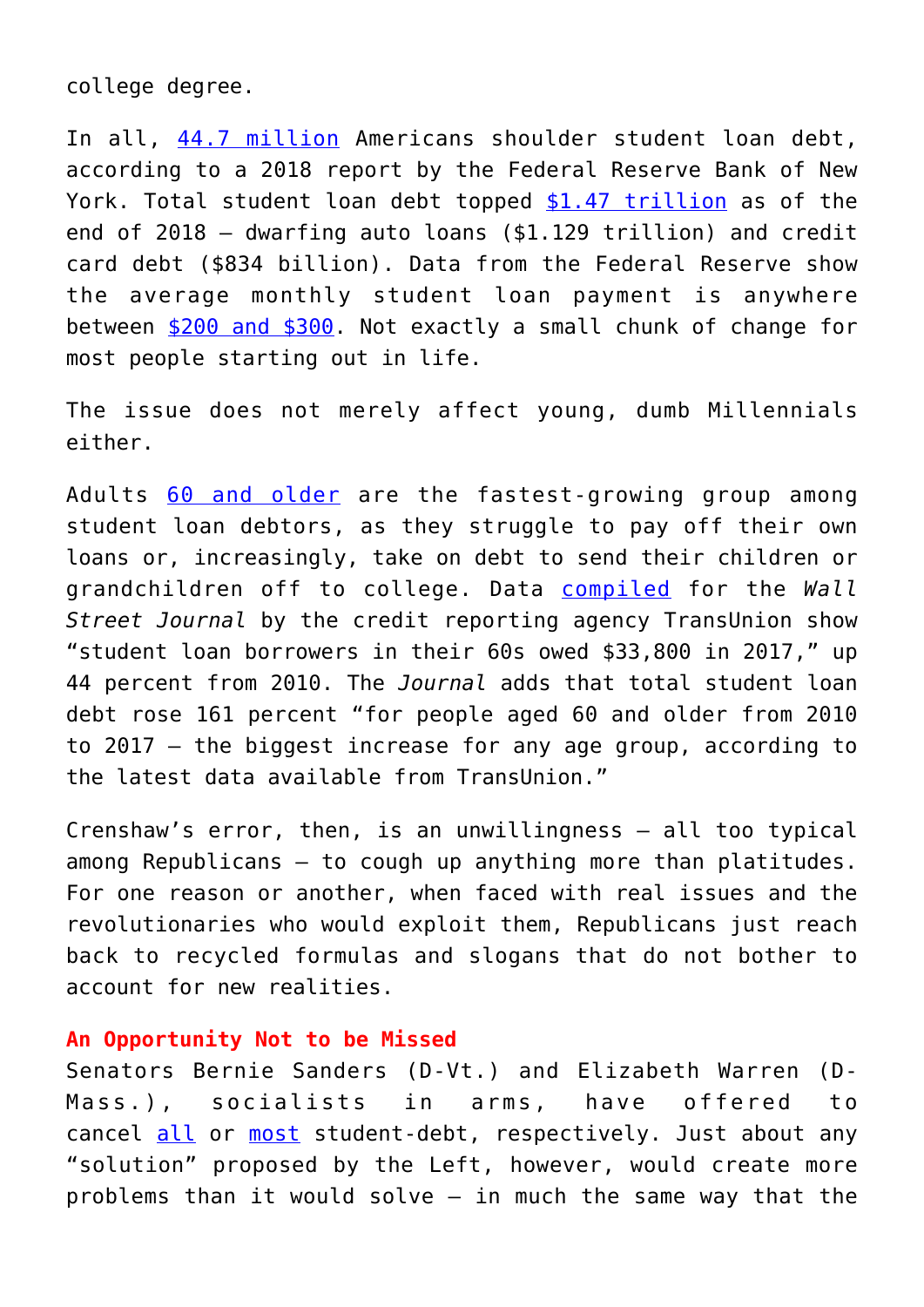student-loan "debt bomb" was triggered by the federal intervention in the form of student-loan programs that have been very good for loan-servicing companies, college administrators, and tenured professors but not so good for students who are often cheated out of genuine education and then saddled with debt on top of it.

Republicans should not quit the field on this issue, if for no other reason than that those who attack the culture and have turned America's young people into rabid leftists benefit from this scheme most of all.

Anthony Esolen [recalls](https://amgreatness.com/2019/06/11/oberlins-comeuppance/) events on the day after the 2016 election in Ohio, when an Oberlin College student tried to steal wine from Gibson's Bakery. "One of the workers at the bakery confronted him," Esolen writes, "and a scuffle ensued both inside and outside the store, with the worker as the victim on the ground, pummeled by the perpetrator and a male friend of his, and kicked by two women, as some members of the fair sex are wont to do when their persons are not at risk."

In the aftermath, Oberlin College went to war with the middleclass owners of Gibson's Bakery. Oberlin's dean of students distributed propaganda accusing the owners of racism. "She led a massive protest against the bakery, a protest that was cast entirely in the light of the recent election," writes Esolen. "The school ordered its food supplier to cancel all contracts with them. Gibson's, which has been a fixture in town for more than 130 years, lost business which they never recovered." Oberlin is among America's most [expensive](https://money.cnn.com/gallery/pf/college/2015/11/05/most-expensive-colleges/9.html) colleges, while the average salary of a dean there is  $$90,000$ .

Fortunately for the Gibson family, a judge and jury awarded them [\\$25 million](http://www.chroniclet.com/Local-News/2019/06/28/Judge-reduces-Gibson-39-s-Bakery-award-to-25-million.html) in punitive damages in their defamation case against Oberlin College. If Republicans were smart, they would capitalize on the moment, use it to illustrate how tuition, bloated by federal funding, not only saddles young people with unsustainable debt of questionable merit, but provides the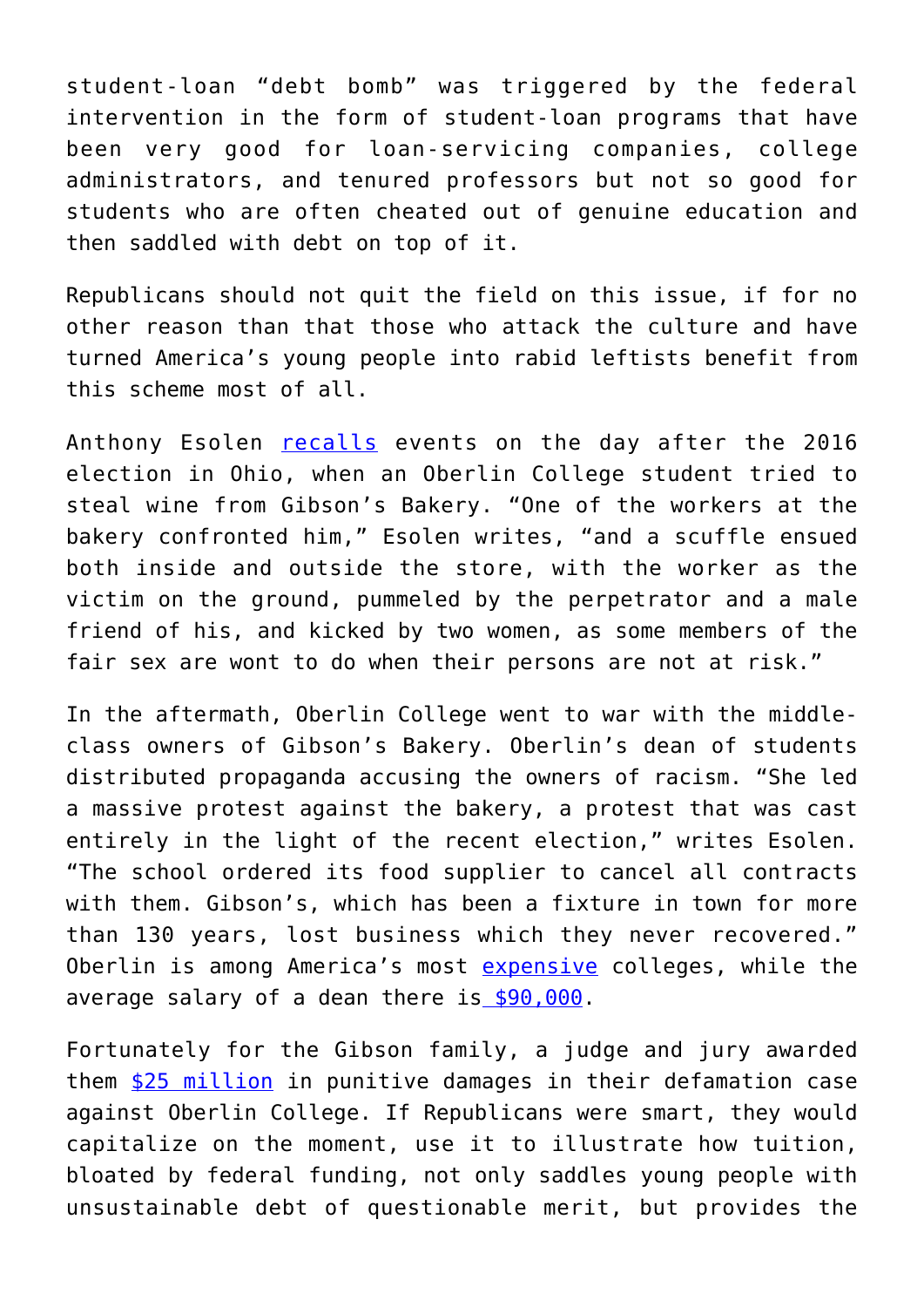very lifeblood for the cult of diversity that legitimizes the sort of insanity that confronted the Gibsons.

For starters, Republicans could propose an alternative way to deal with out of control student loan debt. They could begin questioning the worth of degrees from institutions such as Oberlin and whether encouraging more citizens to obtain them is actually even in the public interest.

## **Bankruptcy Revisited**

Further, why not undo the damage done by the Bankruptcy Abuse and Consumer Protection Act (BAPCPA) of 2005? That bill, naturally, was signed into law by George W. Bush, and made all education loans non-dischargeable absent a showing of undue hardship. Five years later, the Obama Administration [eliminated](https://www.investors.com/politics/editorials/obama-created-student-loan-crisis-with-1-trillion-in-loans/) the federal guaranteed loan program that allowed private lenders to offer loans at low interest rates.

Now only the Department of Education offers such loans, which amounts to a system of debt peonage to the federal government. This is an arrangement more akin to socialism than the "free market" principles for which the GOP claims to stand.

Revisiting BAPCPA could result in a restoration of common sense to the debtor-creditor relationship – it would certainly make lenders less inclined to hand out student-loans like candy. It wouldn't abolish student-lending outright, but it would have the added effect of reducing the number of young Americans who are indoctrinated into anti-American, anti-Western currents; and, most importantly, the drop-off in enrollments could force students to reevaluate their college decisions and force universities to cut the fat or die, which would likely mean the end of "studies" programs and "diversity" departments that produce nothing of value.

Why not propose amending BAPCPA to allow bankruptcy but call it "loan forgiveness" (under certain circumstances for low income people who are unable to pay) and enact a restructuring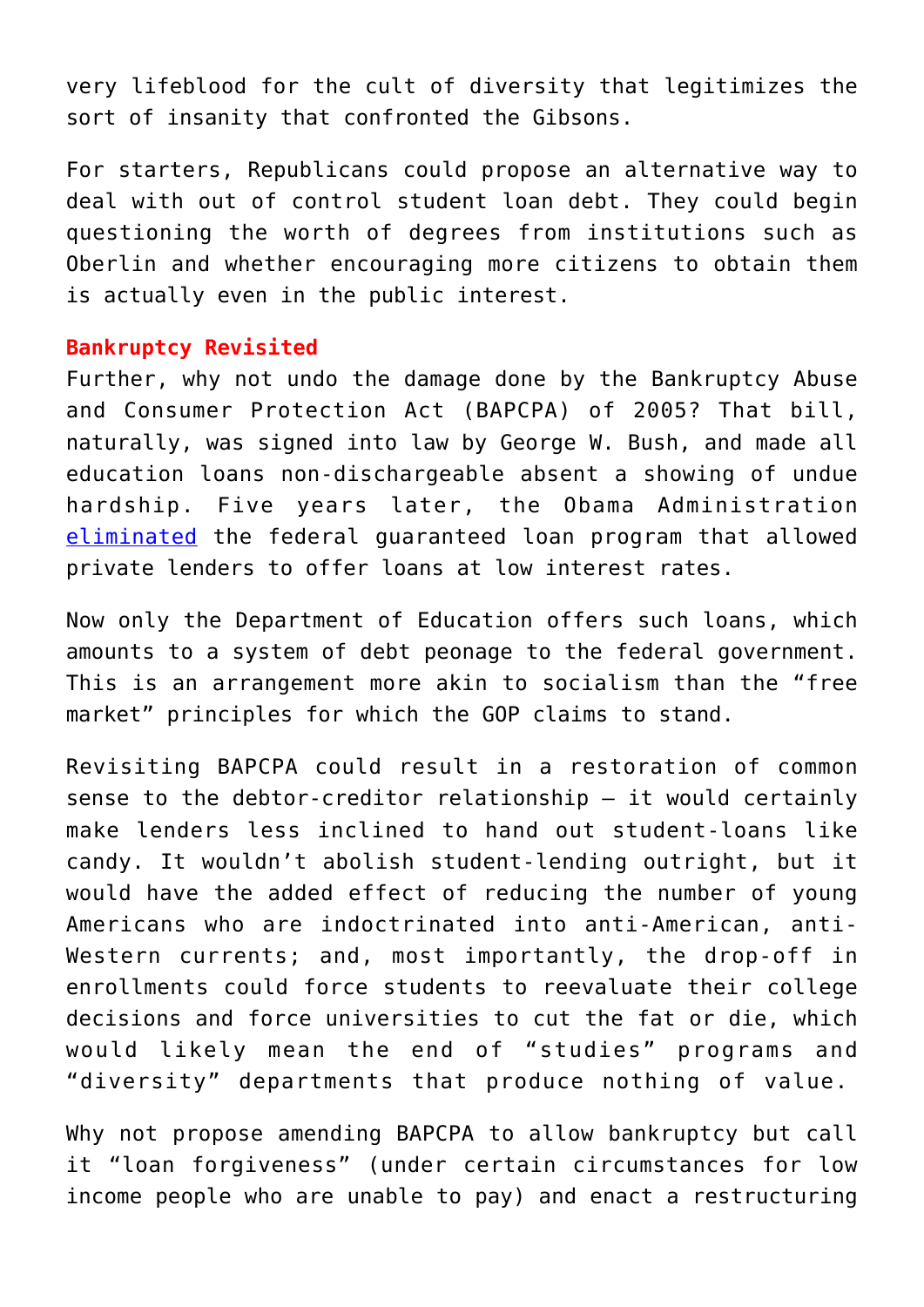of student loans so that colleges are on the hook. A recent [audit](https://www.latimes.com/politics/la-pol-sac-skelton-california-university-tuition-20190627-story.html?fbclid=IwAR0adQxwnankK7Yz1dsdhg2O6poZRwEOOCuXU0m8h5ZEi4BrkK_nXRY-h3w) of California State University revealed a trove of \$1.5 billion in discretionary reserves. The university system kept that money hidden away, while raising tuition at its 23 campuses and lobbying for more government funds. They have the hook coming.

Apart from this quasi "loan forgiveness" scheme, why not throw in something like a voucher for trade schools? Create a pathway out of bankruptcy that might soothe, as a friend put it, the "pro-union socialist itch in a pro-America, middle class sort of way."

## **Advancing the Bigger Fight**

One conceivable response to Republicans taking up this issue might come in the way of Joy Pullman's latest [column](https://thefederalist.com/2019/06/27/millennials-work-behinds-off-pay-college-debt-like/) for *The Federalist*, the essence of which is: "The student loan 'crisis' is hugely inflated." But if this "hugely inflated" issue can be turned against Democrats – more broadly, against the Left – and used in our favor, why should we waste the opportunity?

Whether the issue is inflated or not is irrelevant when we consider that by taking it on, Republicans – more broadly, the Right – have a chance to make progress toward other goals we've long said we are pursuing but, of course, are goals we've mainly only whined about over the years. Now that we have more evidence than ever of the harm it does to the nation's fabric, isn't it time to start making headway on the final aim of toppling the subversive academic-industrial complex that is hostile to our way of life?

Universities should be held liable for unpaid loans. Vouchers for trade schools are a good idea. One caveat, perhaps, might be not to grant debt forgiveness to graduate degrees. Graduate students, presumably, are mature and discerning enough to know precisely what they are getting into when they take out loans. Assuming their field is not a worthless one, they will soon